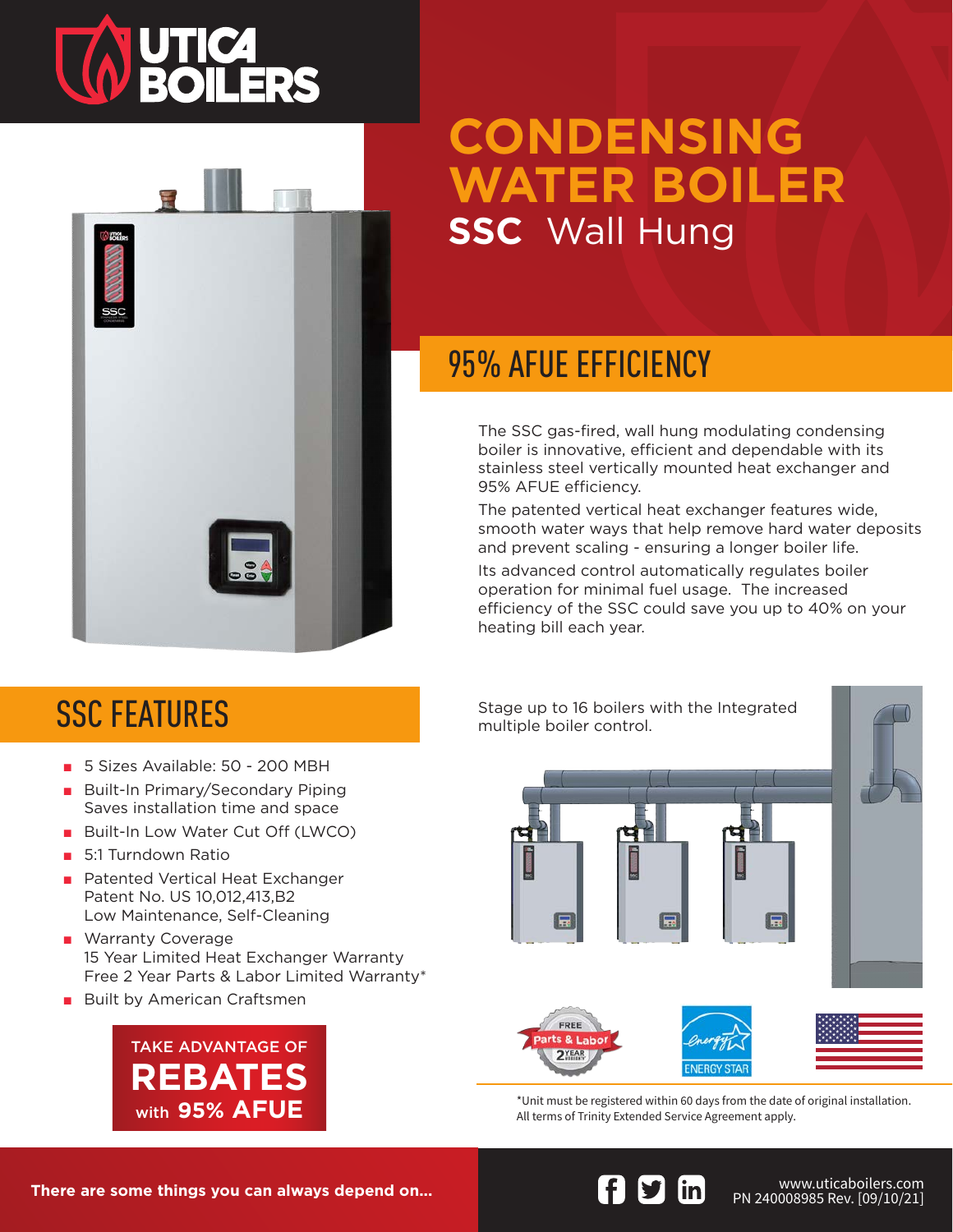

# SSC STAINLESS STEEL CONDENSING

The Utica SSC "Stainless Steel Condensing" high efficiency, wall hung modulating boiler features a unique 316L/444 stainless steel heat exchanger designed in the U.S., for the U.S. This vertically mounted heat exchanger features wide, smooth water ways that help remove hard water deposits and prevent scaling which ultimately means longer life and better value.

Utica Boilers has been keeping generations warm since 1928. We take pride in having grown up right alongside the generations we serve with products that continue to meet your ever changing needs. That's why we have introduced the H20 Series - a full line of Stainless Steel, Single and Dual Coil Indirect Water Heaters, Buffer Tanks and Storage Tanks. A Utica SSC and an H20 Stainless Steel Indirect Water Heater are the perfect match.



Utica H2O Indirect Water Heaters are available in 30 to 150 gallon capacities and also feature 316L stainless steel construction as well as top connections for ease of installation. In terms of efficiency, the H2O is so well insulated that water will lose only a half degree for every hour on standby. Like the SSC, the H2O's smooth coil design prevents corrosion so it is also an excellent value.

Each Utica SSC boiler produced is subjected to a rigorous set of quality control checks before it leaves our factory. Utica test fires each boiler and checks all of the electrical, plumbing, pressure vessel and combustion set up parameters - fine tuning the product's performance prior to approving the unit for shipment. We even include the final computer generated results for your professional contractor to reference while completing your installation.



### ANNUAL SAVINGS!

*Just look at what you could be saving annually...*

**Add up the savings with a Utica SSC:**

- **95% AFUE**
- **Sealed Combustion**
- **Outdoor Temperature Reset\***

**The increased efficiency of the SSC could save you up to 40% on your heating bill each year.**

**If you pay \$1800 annually to heat your home, you could save as much as \$720 per year.**

**That's \$3,600 over 5 years!\*\***

Since we go the extra mile to deliver a quality product we offer not only a 15 year limited manufacturer's warranty, we also back it up with an industry-leading first year \$500 Heat Exchanger Labor Warranty.

Our H2O Single Coil Indirect Water Heaters feature a limited lifetime warranty and optional Comfort Plus Parts & Labor warranties are available for all our products.

\*A factory standard Outdoor Temperature Reset adjusts water supply temperature for best possible fuel economy based on actual seasonal conditions. \*\*Individual savings may vary.

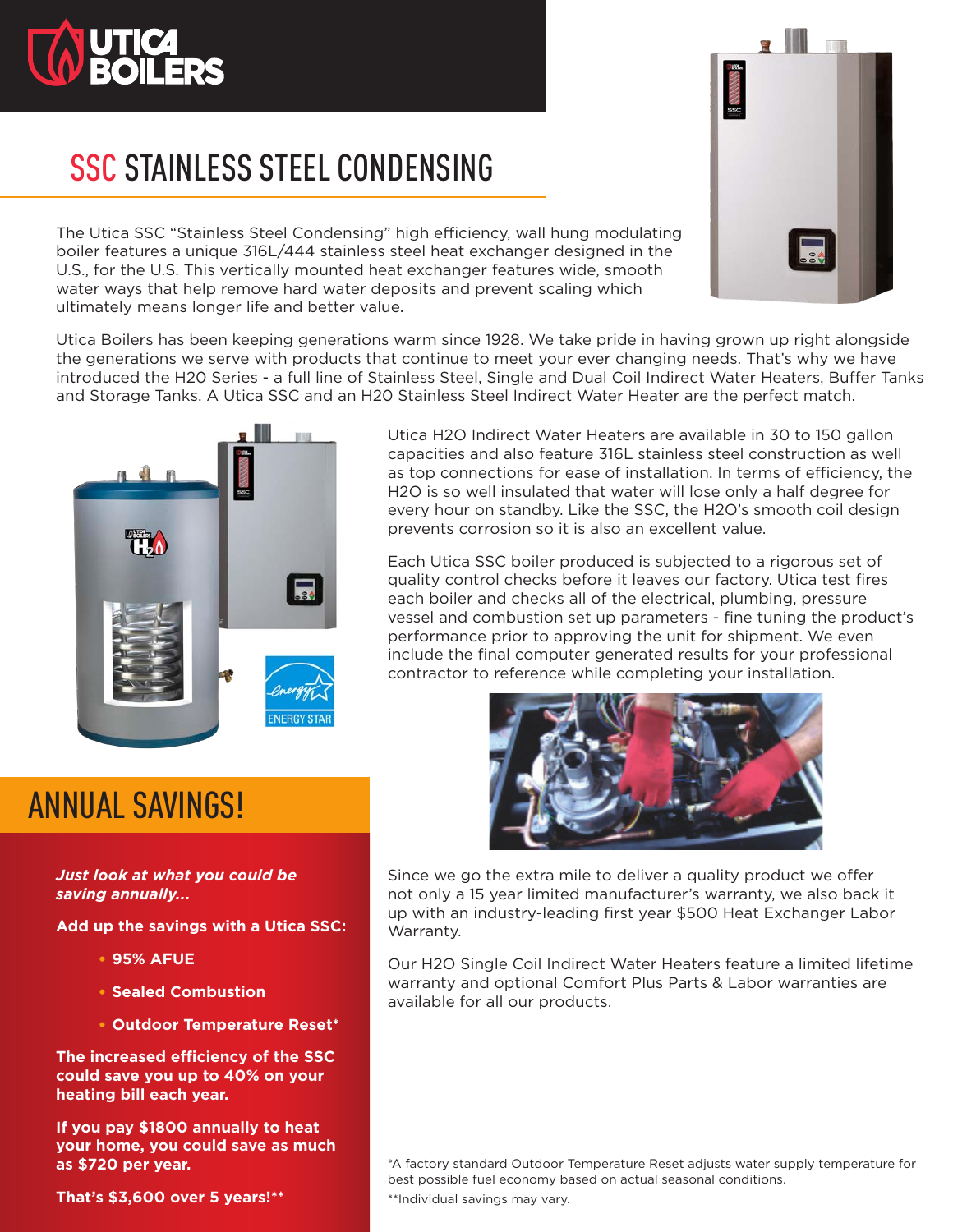



**Boiler Top Connections** Approved for PVC, CPVC, and Polypropylene venting.



**Boiler Bottom Connections** Replacement ready with 1-1/4" piping connection and low pressure drop. No high head pump required.

### A CLOSER LOOK SSC



#### **Control Features**

- 5:1 Turndown ratio
- Easy to understand English text display
- Outdoor reset maximizes fuel economy
- Priority domestic hot water meets changing demands
- Integrated multiple boiler control eliminates the need for costly multiple boiler controls
- Can be remotely mounted with standard thermostat conductor wiring

#### **LWCO**

- Factory wired and installed
- Probe-type with test button
- Meets code where required
- Provides added protection

#### **Easy Access**

■ Easy accessible low voltage terminal strip

#### **Flue Collector**

- Non-Metallic
- Corrosion resistant

#### **Wall Mount Bracket**

- Bracket Included
- Wall Mount

#### **Patented Heat Exchanger**

- 316/444 stainless steel fin tube
- Vertically mounted
- Self-cleaning
- Designed in the U.S. for the U.S.
- 150 psi MAWP